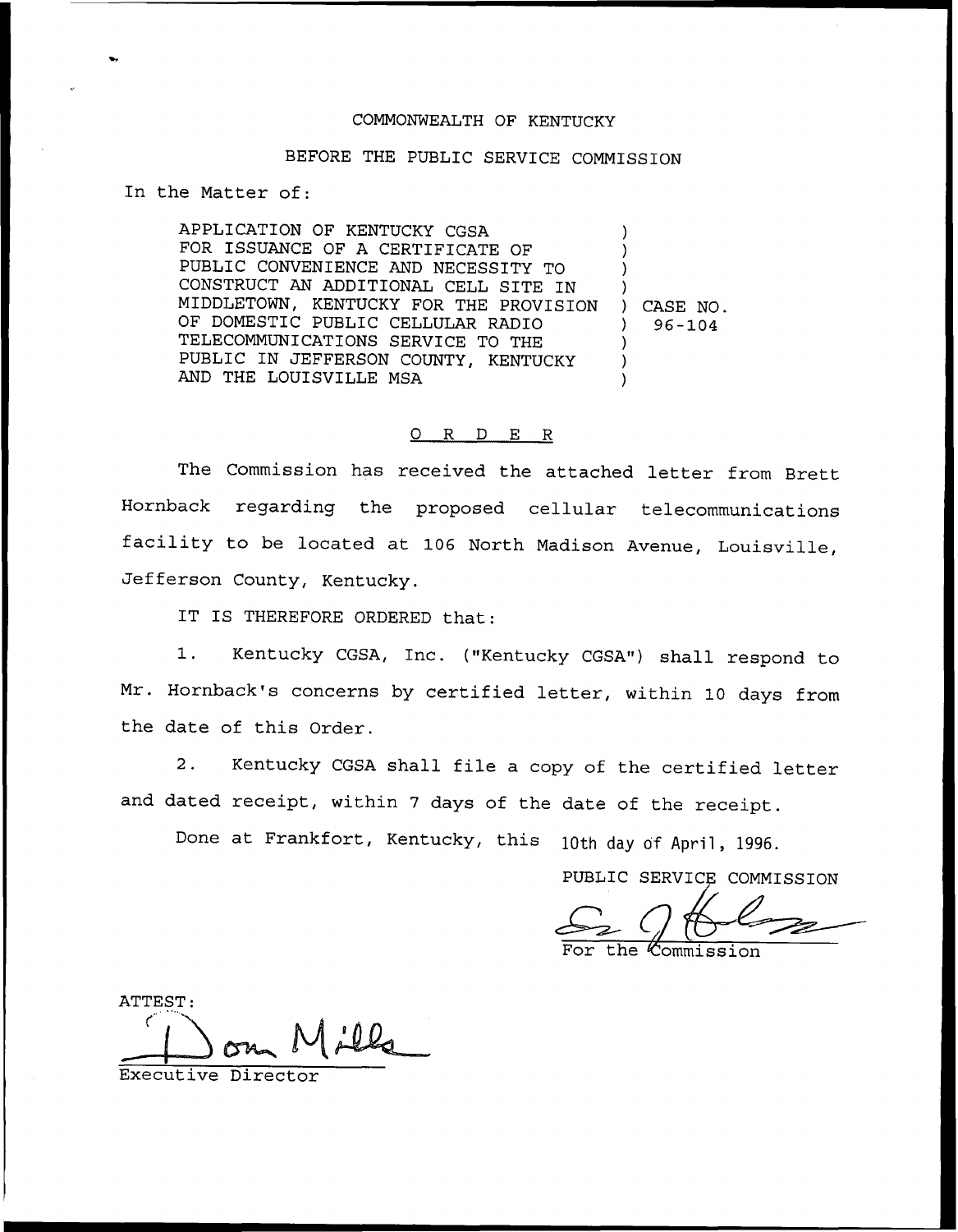

## EYERGREEN ANlMAL HOSPlTAL

# $96 - 10$

RECEIVED

 $APR$  3 -  $1996$ 

BRETPEBHORNBACK, D.V.M. 10018. Steethory if e Road Middletown, Kentucky 40243 Telephone: (502) 244.2068

3-31-96

Executive Director's Office Public Service Commission of Kentucky P.O. Box 615 Frankfort, KY 40602

This letter is in response to the proposed construction of <sup>a</sup> Bell South cellular tower at the location of <sup>106</sup> N. Madison Avenue, Louisville, Jefferson County, Kentucky which<br>is owned by Dudley Wetherby. The proposed survey area for<br>this tower and fenced off area is within 1 foot of my back property line at, 11618 Shelbyville Road and within <sup>4</sup> feet of Mrs. Edna Wright's property on Old Main Street which is a designated historical area of Middletown, Kentucky. A 156 designated historical area of Middletown, Kentucky. A 156 foot cellular tower placed directly behind my Evergreen Animal Hospital and squeezed in between several residential homes which belong in the historical district concerns me deeply and I will outline my many objections to this proposed venture.

First of all, <sup>I</sup> detest having <sup>a</sup> contemporary tall steel structure painted in aviation orange and white amidst such a beautiful and historical area of Kentucky. Right next door to the proposed tower site is the home of Mrs. Edna Wright which is built of vertical log construction<br>which is rare to find anywhere in Kentucky. The property of Mrs. Thormalen on the other side of Madison Avenue is filled<br>with historical significance as well including a slave house. The rich heritage of the Middletown Historical<br>District should be preserved and therefore this tower site must be left alone.

The proposed tower would be totally uncharacteristic within the rich historical surroundings of Old Middletown. The Middletown City Council has done a wonderful job of implementing strict sign ordinance, landscaping, special<br>street lighting, and neat plantings to enhance the natural beauty and history of the area. <sup>A</sup> steel tower would be unsightly and display <sup>a</sup> lack of respect to this community design.

The physical structure of <sup>a</sup> cellular tower presents an eyesore to an area that is comprised of single and two story structures lining an old Main Street. Across Main Street from the proposed tower site is the original limestone milestone that marks the midpoint on U.S. <sup>60</sup> between Shelbyville and Louisville, Kentucky. This is how Middletown got its name and this old roadway has been graced by such historical figures as General Lafayette and Henry